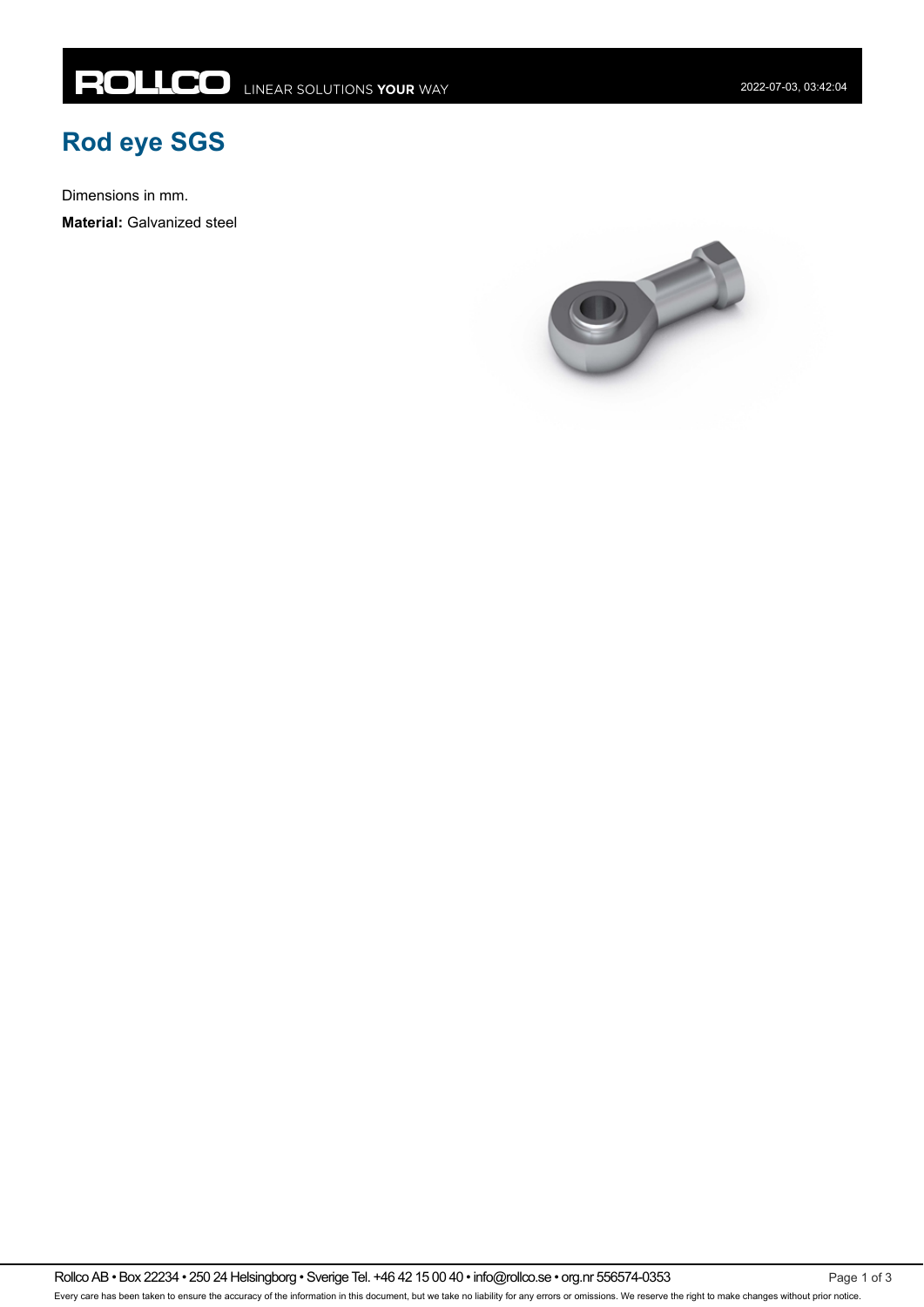## **Variant Data**

| <b>Designation</b> | <b>Compatible with</b> | <b>Description</b> | <b>Material</b>  | Fmax(N) | Mass (kg) |
|--------------------|------------------------|--------------------|------------------|---------|-----------|
| SGS 25 - 9215      | <b>MCE 25</b>          | SGS 25             | Galvanized steel | F MCE   | 0.03      |
| SGS 32 - 9216      | <b>MCE 32</b>          | <b>SGS 32</b>      | Galvanized steel | F MCE   | 0.05      |
| SGS 45 - 9206      | <b>MCE 45</b>          | SGS 45             | Galvanized steel | F MCE   | 0.08      |

Rollco AB • Box 22234 • 250 24 Helsingborg • Sverige Tel. +46 42 15 00 40 • info@rollco.se • org.nr 556574-0353 Page 2 of 3 Every care has been taken to ensure the accuracy of the information in this document, but we take no liability for any errors or omissions. We reserve the right to make changes without prior notice.